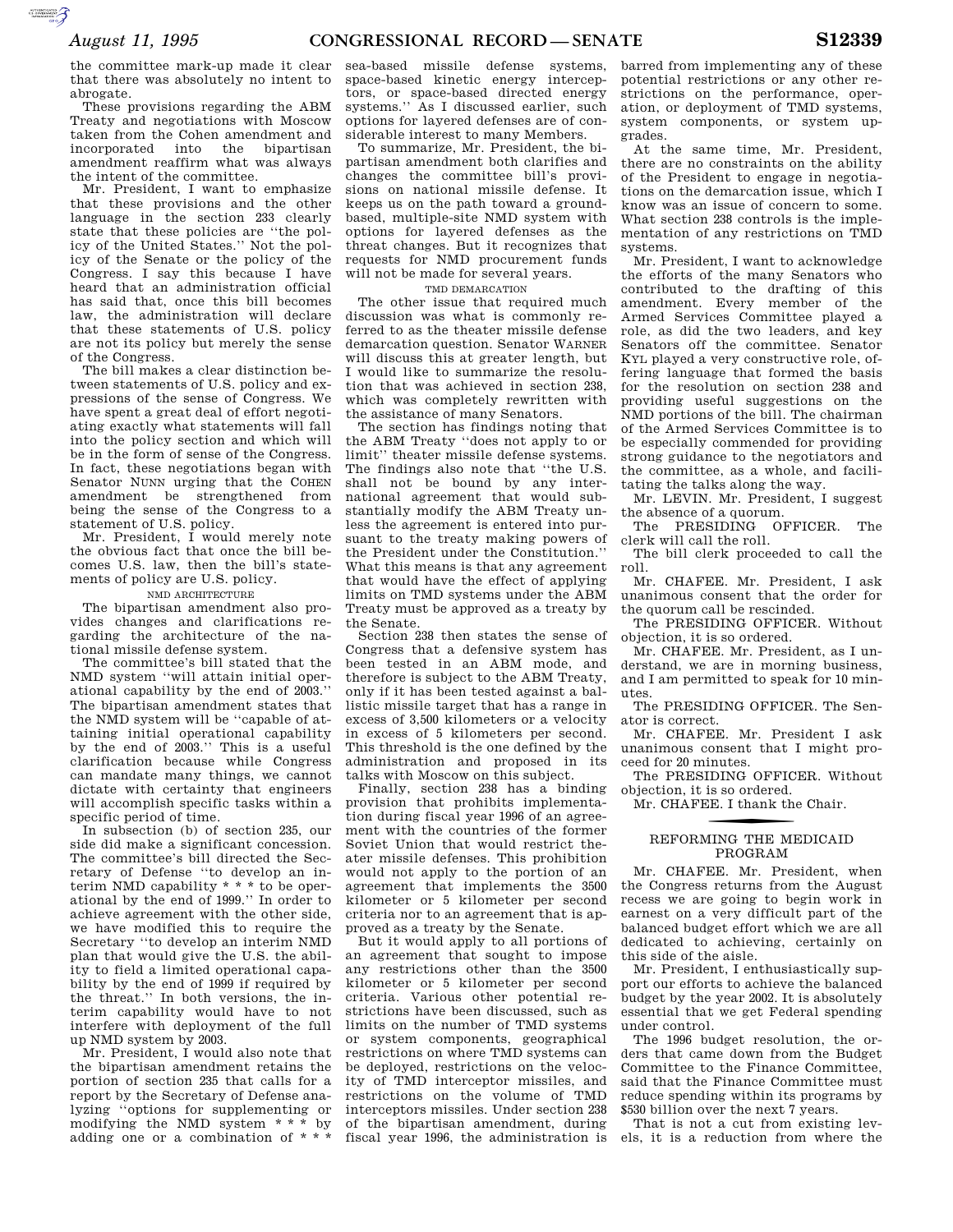spending otherwise would have gone— \$530 billion in 7 years. That is a monstrous task to achieve. Then the Budget Committee made some suggestions not mandates, but suggestions—on how that \$530 billion reduction in what otherwise would have been spent can be achieved.

The Budget Committee recommended that there be a reduction in the rate of growth of Medicaid by \$182 billion over the 7-year period. The remainder of the Finance Committee's objectives would be achieved by slowing the growth in other programs such as Medicare, AFDC, and other spending programs.

Now, the resolution from the Budget Committee did not specifically require or call for Medicaid being transferred into a block grant. However, many believe that we cannot achieve these savings of the \$182 billion without converting the program into a block grant.

Mr. President, I do not share that conclusion. I will spend a few minutes discussing the challenges confronting us as we attempt to achieve those reductions in growth.

First, a little bit about Medicaid. What is Medicaid? Who does it serve? Medicaid is a means-tested entitlement program, jointly financed by the States and the Federal Government, based on a formula that has the maximum contribution by the States being 50 percent in some wealthier States and going down as low as 20 percent in some States such as Mississippi, for example.

This is a program, financed jointly by the Federal Government and by the States, which is fully administered by the States.

Federal law requires States to cover certain groups of individuals and to provide certain benefits to those individuals. States receive matching payments based on a per capita income.

Now, not all individuals who are poor qualify for Medicaid. There is a belief if you are poor you get Medicaid. That is not necessarily so. The eligibility for Medicaid is limited to the following: Low-income families who receive cash assistance under programs such as AFDC; or children and pregnant women who do not qualify for AFDC but whose family incomes are at or near the poverty level.

Now, note this is not an adult male whose earnings are at or below the poverty level. He is not covered under this program. It is children and pregnant women who do not qualify for AFDC but whose families are at or near the poverty level.

Another group, the acute and longterm care costs of persons with disabilities—the disabled communities. In addition, certain health care services for the elderly.

Now, what are these? Medicaid pays the cost of Medicare part B premium. This is part of Medicare. The premium normally is paid by the beneficiary, but in very, very low-income Medicaid beneficiaries the part B premium is paid by Medicaid.

What about for that same group of people on Medicaid, those over 65 in most instances, who have to pay the deductibles or the copayments? If the individual is, again, a low-income individual, elderly, Medicaid pays those deductibles or copayments.

Medicaid also pays for services not covered by Medicare in some instances. For example, prescription drugs for our poorest senior citizens are paid for by Medicaid. Medicaid also pays to sustain three out of every four persons in nursing homes. That is a startling figure. Mr. President, 75 percent of the people, residents of nursing homes in the United States of America, are being paid for by Medicaid.

Now, I have here, Mr. President, a chart and it looks a little busy but I will explain it. This is the population of the Medicare beneficiaries, recipients.

Mr. President, 50 percent of the Medicaid population, those receiving benefits under Medicaid, are children. This shows the population percentage in Medicaid; this shows the expenditures for that population. For example, although 50 percent of Medicaid recipients are children, they only absorb 15 percent of the moneys spent by Medicaid.

Or another case, adults receiving the pregnant mother I talked about adults constitute 23 percent of the population receiving Medicaid, but only consume 12 percent of the funds.

This group I have just described, the pregnant mother with her children who are receiving AFDC or are poor—below the poverty level—constitute 73 percent of those receiving Medicaid, but they only consume 27 percent of the moneys.

The blind and disabled constitute 15 percent of the Medicaid population, but consume 31 percent of the money. The elderly constitute 12 percent of the population but consume 28 percent of the money.

The elderly and the disabled constitute 27 percent of the population, yet they consume 60 percent of the moneys. That is very important to bear in mind as we move through this little discussion.

Now, let me return to the budget issue. Republican Governors appear to be advocating that Congress enact legislation to convert the Medicaid program to a block grant to meet the savings targets contained in the budget resolution. This approach has been seized upon by many Republicans in Congress as a panacea to our Medicaid problems. This is a great way to solve everything—just block grant it.

The advocates of block grant propose that Congress repeal all Federal requirements with respect to eligibility, benefits, and quality standards. In other words, we would not have those anymore under the Medicaid program under a block grant.

Moreover, the proposal frequently made by this group is that the Federal dollars flow out with no State contribution.

As I previously mentioned, the program currently is partly State, partly Federal. In most on average the Federal share would be about 55 percent and the State share about 45 percent. That is what we call maintenance of effort, that the State has to continue to contribute.

The proposal is that we do not require that anymore. That the Federal Government turn over \$773 billion with only one requirement over the 7-year period. Mr. President, \$773 billion of Federal money would go out to the States with only one requirement on the States—that these moneys be spent on health care for low-income citizens. It does not define who would be eligible. It does not define health care services. It does not define what the quality standards. This is a very, very, dramatic proposal.

I think this approach is fraught with problems. First and foremost, I am concerned that States will be forced to make drastic reductions in services and eligibility to live within the 4 percent growth cap that is envisioned under the budget resolution. Under the budget resolution, we provide the States with money we gave them in 1994 and then we go up by 4 percent, realizing the Medicaid population will probably increase over that period.

What I am worried about is the effect would be more Americans without any type of health insurance. Already in our Nation, there are about 38 million people who are uninsured. I am very reluctant to see that pool of Americans without health insurance increase.

Even more troubling is my concern that there will be an attempt to reduce the rate of growth in Medicaid even more than that required in the budget resolution. As I say, the Finance Committee has a lot of flexibility here. We do not have to reduce Medicaid by \$182 billion. We can reduce it by \$190 billion or \$200 billion. And, unquestionably, there will be a tendency, when we look at the large target of savings that have to be achieved under Medicare, to say, ''\$270 billion out of Medicare, that is a lot. Let us just increase the savings somewhat in Medicaid''—Medicare being the program for those over 65, Medicaid being for that group that I previously discussed, primarily low-income families and low-income seniors.

If the Finance Committee adopts the budget resolution recommendations, Medicare growth rates are 7 percent and Medicaid 4 percent. These already, it seems to me, are disproportional, and any attempts to further reduce the rate of growth in Medicaid would cause me great concern.

Second, I am concerned about the complete lack of accountability, with no kind of strings attached to this block grant proposal. Surely we ought to have some guarantees that these funds will be spent for their intended purpose. How do we do that? That is left undescribed, so far.

A third, but very real, problem is the formula. This is a huge amount of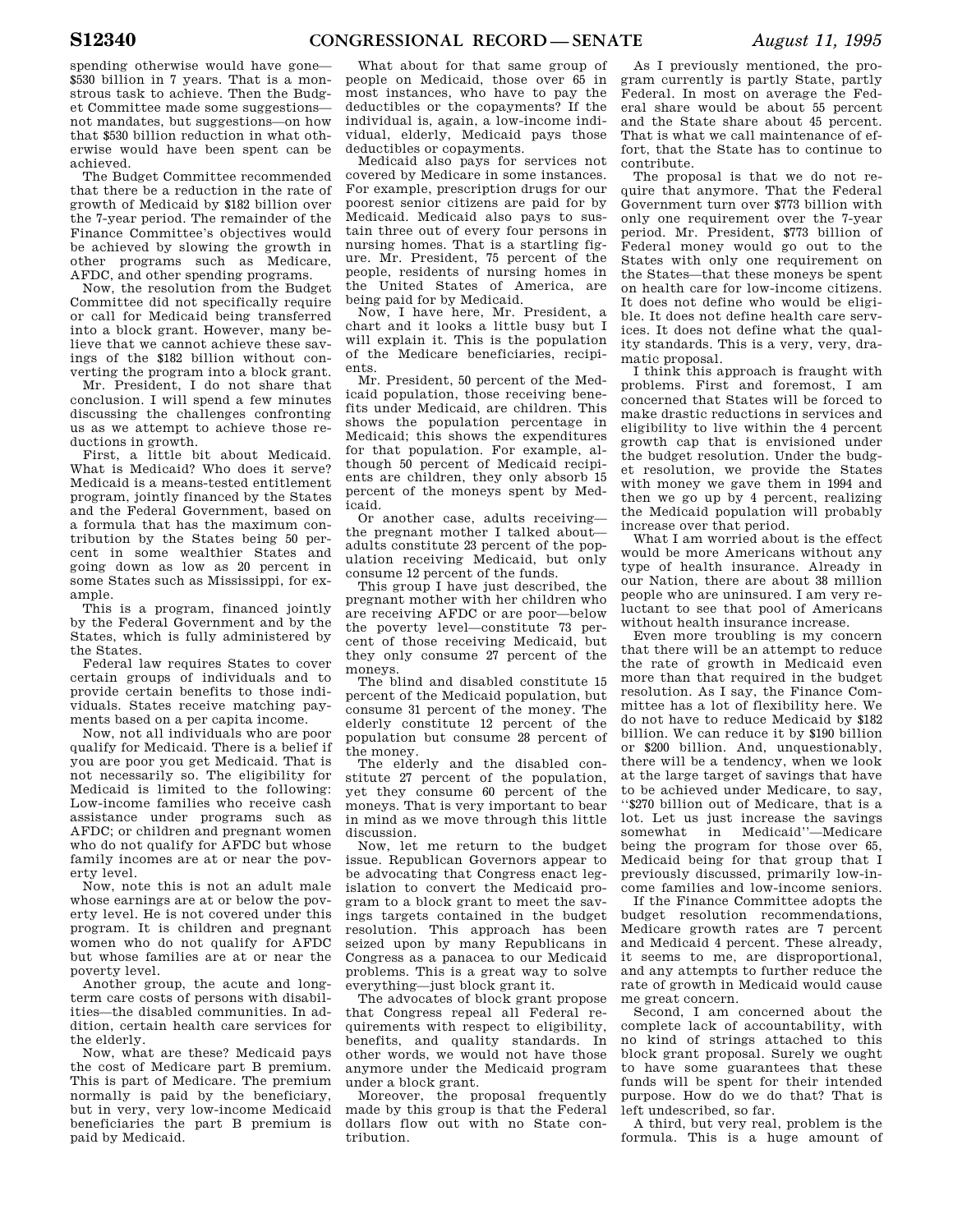money. How is it to be equitably divided among the States? We have wrestled with that in welfare, but that is really the minor leagues compared to the expenditures and problems that come up with Medicaid. In Medicaid, we are dealing with hundreds of billions of dollars—not the tens of billions of dollars that we have so struggled with in determining a correct formula under AFDC. I would like to touch on each of those matters just briefly in a little more detail.

Living within the block grant: The budget resolution recommends the growth rate be brought down and leveled off at 4 percent by 1998. We can grow a little more in Medicaid next year, 7 percent, but by 1998 it has to be at 4 percent. That translates, as I said before, to a \$182 billion reduction in the rate of growth over the next 7 years.

Under the block grant approach, each State would receive a fixed allocation. If there are more people eligible for Medicaid —which might be because of a recession or something similar—the States would either have to make up the difference or cut back on services and eligibility. The Governors who advocate the block grant assured Congress they would live within this absolute cap. It is true a number of States have begun enrolling families with children into managed care. That seems to be the solution that is proposed. States argue that they can achieve these savings by enrolling the Medicaid population into managed care. And, indeed, those States that have tried it have had some success.

However, Mr. President, here we get back to the percentage of eligibles in each category compared with the spending. Yes, you can use managed care with the 73 percent of the Medicaid population, the children and adults. It is possible to enroll this population in managed care and achieve savings. But the trouble is, you are only dealing with 27 percent of the expenditures. What about managed care for the elderly, and those up here, who constitute 27 percent of the population but are consuming 60 percent of the moneys?

The reality is that States have little or no managed care experience when it comes to long-term care. These folks, the elderly, this group—they are in nursing homes, for the most part. Arizona is the only State which has its entire Medicaid population in managed care. Its growth rate over 13 years of experience averages 7 percent, not the 4 percent we are trying to achieve. Mr. President, 7 percent is a long ways from 4 percent.

What about other administrative efficiencies? Some say we can do it under the block grant by repealing the socalled Boren amendment, which is a Federal requirement that State payments to providers under Medicaid be ''reasonable and adequate.''

The view is that you can repeal the Boren amendment and there will be tremendous savings. Yet, the Congres-

sional Budget Office estimates that repeal of the Boren amendment would only yield \$7 billion over this 7-year period—about \$1 billion a year.

June O'Neill, director of CBO, in recent testimony before the House Commerce Committee, said the following:

Improving the efficiency by itself almost certainly could not achieve reductions in the rate of growth in the order of magnitude being discussed. [She is talking about the delivery of services under Medicaid.] Some combination of cutbacks in eligibility, covered services or payments to providers [the nursing homes, the doctors, the hospital] would be necessary.

In testimony before the Finance Committee last month, Governor Lawton Chiles, our former colleague here, U.S. Senator for 12 years, now Governor of Florida, said under the block grant approach he would have no choice but to cut back on services and eligibility.

As States are forced to ration finite resources under a block grant, Governors and legislators would be forced to choose among three very compelling groups of beneficiaries.

Who are they? Children—here they are right here—children, the elderly and the disabled. They are the groups that primarily they would have to choose amongst. Unfortunately, I suspect in that children would be the ones who would lose out.

My second concern is the issue of accountability. As I mentioned earlier, block grant proponents are pressing for a ''no strings'' approach—give us the money and do not tell us how we are going to spend it. As Governor Engler of Michigan made clear in testimony before the House Commerce Committee:

\* \* \* any financing mechanism that continues a Federal matching formula is not acceptable. I repeat: Not acceptable.

In other words, they do not want this so-called maintenance of effort.

I am confident that many States would use block grant funds appropriately. However, those who are familiar with the Medicaid Program need look no further than the so-called disproportionate share hospital program to find examples of diversion of funds, of Medicaid funds. I suspect the American public would be shocked to hear how many miles of highway have been paid for with Federal Medicaid dollars, or that at least one college stadium is reportedly known as the ''Medicaid Dome.''

As a former Governor, I am sympathetic to the urgent pleas of the National Governors Association for more flexibility. Every Governor wants that. Most of us would agree that the Medicaid Program could be greatly improved by repealing some of the more complex and burdensome requirements. However, I find the concept of completely abandoning all Federal standards troubling.

What are some of the standards that would be lost under the ''no strings'' approach of the block grant method?

What are we talking about when we are talking standards? Federal nursing home standards, for one.

During the 1980's, many nursing homes were warehouses for the elderly. Residents were left tied to their beds lying, in some instances, in their own filth. During the 1970's, we saw managed care plans in California receiving huge sums of Medicaid dollars for health care services they never provided. It turned out that one managed care plan in California had a 24-hour emergency number, and that turned out to be a phone booth on a street corner.

Under current Medicaid law, physicians and other providers of health care services are required to be licensed and hospitals have to be accredited. I think these are important quality standards. Perhaps some States would enact their own laws to address these concerns. But when we are dealing with hundreds of billions of dollars and millions of lives, I hate to take anything for granted.

It is perhaps because of my own experience as a Governor that I know the value of making Federal funds contingent upon a sizable State contribution.

I just want to relate a little anecdote. When I was Governor of Rhode Island, I went out with our director of public works driving over a new interstate highway we had just built. I saw a lot of lights along the highway. Immediately my thought was, What are all these lights doing there? That has to be terribly expensive. So I turned to the director of the department of public works. ''What about all those lights? Why do you have them?'' ''Oh, do not worry. That is 90–10 money,'' meaning the Federal Government pays 90 cents and the State only paid 10 cents. So why should we worry about some unnecessary frills such as this abundance of lights? I found that a perfectly acceptable explanation. Why not take it, 90–10?

But from that lesson, I realized that unless there is a sizable contribution percentagewise by the States, then there is a casualness in the expenditure of Federal dollars.

My last concern deals with how we go about allocating funds among the States under the block grant. We had, as I mentioned before, great struggles on the welfare bill that we are dealing with now on the allocation of funds. If we adopt the formula based on current Federal spending on Medicaid in each State, all States would get about a 19 percent decrease below the levels anticipated under current law. And reducing that rate of growth to achieve the \$182 billion of savings would require every State to go down under its present allocation about 19 percent from where they otherwise would be.

What do we do with those States that are anticipating high population growth? There are many factors that could be taken into account. Some suggest that the allocation should be